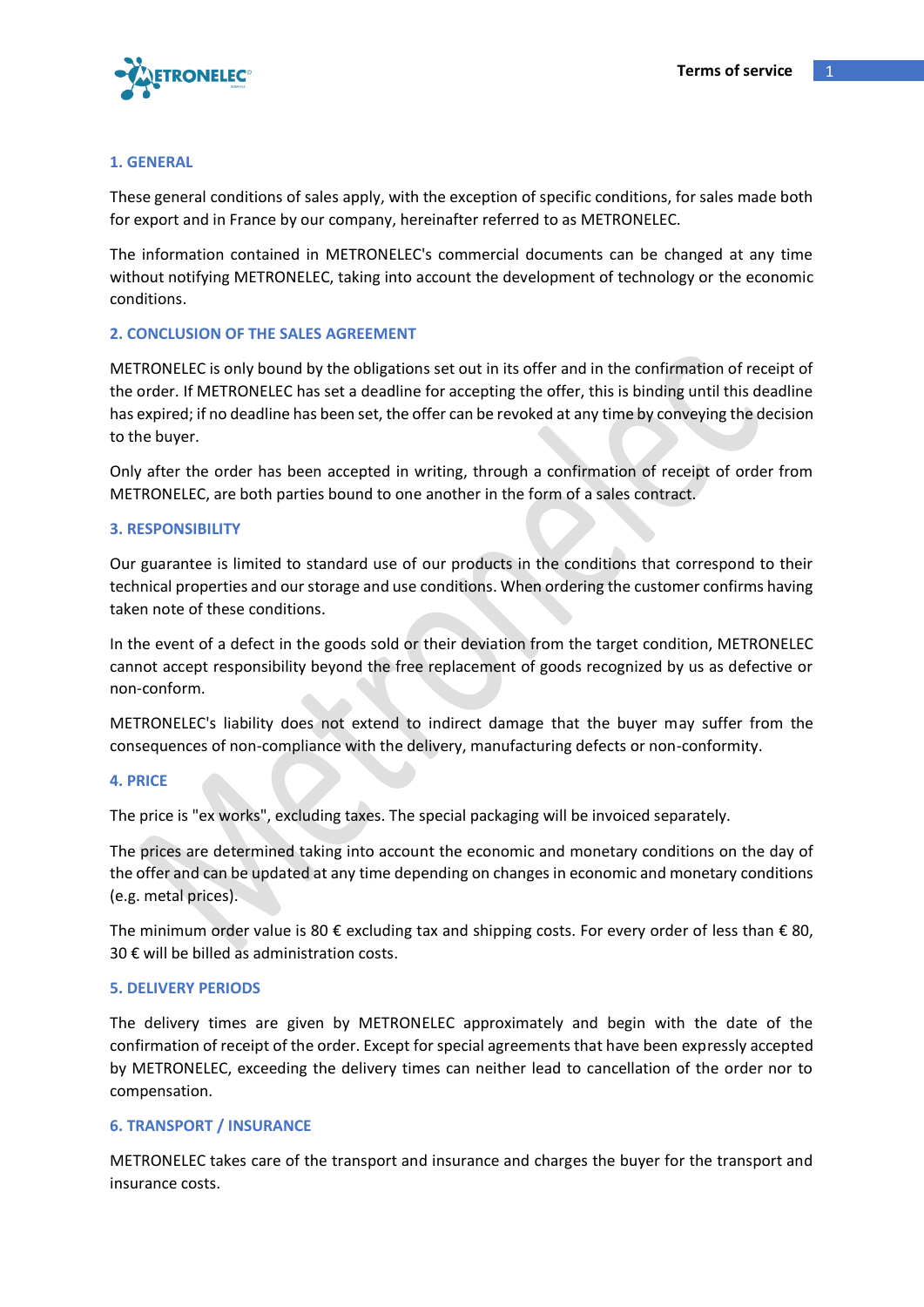

## **7. CONDITIONS OF ACCEPTANCE OF DELIVERIES BY THE BUYER**

7.1 The properties of the products are determined by METRONELEC in the latest version of the specifications, with the exception of the different versions that have been agreed in advance by METRONELEC and the buyer.

7.2 Any complaint about the compliance of the deliveries of the products with the above mentioned specifications must, in order to be admitted and to enable the application of the provisions of this paragraph and the following provisions, as indicated by the seller in the documents accompanying the delivery and in the absence other notices, to be drawn up within one month of the delivery date.

7.3 Insofar as the buyer's right has been established or recognized as such by METRONELEC, he undertakes to accept the return at his own expense and, depending on his choice, either the entire delivery or only the different products, subject, however, to the fact that the corresponding product is used for each different product test report enclosed and that the return is in the original packaging, complete and in good condition.

7.4 No goods can be returned without METRONELEC's prior written consent.

7.5 In the case of an accepted return, METRONELEC can, at its own option, either replace or repair the products it has recognized as defective or credit the customer with the price. Under no circumstances can the buyer use such a return to suspend any payments owed to the seller or to cancel a current order in whole or in part.

7.6 METRONELEC reserves the right to invoice at more or less 10% of the ordered quantity for an order.

## **8. PAYMENT TERMS**

Invoices are to be paid within 45 days to the end of the month, 60 days from the invoice date or according to the payment modalities agreed between METRONELEC and the buyer in the order confirmation.

All service technology orders are payable 30 days at the end of the month.

In the event of any delay in payments after the due date, interest at the statutory rate increased by 50% will be charged, without the need to issue a reminder for delay in payment.

## **9. CONSEQUENCES OF NON-PAYMENT**

In the event of non-payment on the due date, METRONELEC reserves the right, in addition to the above-mentioned default interest without warning or formalities, to impose the immediate payment of a delivery that has already been shipped, such as an installment payment agreed between the seller and the buyer, in which form whatsoever, of the total remaining amounts due.

In the event of a change in the customer's situation, such as payment default, the opening of collective proceedings, dissolution and in general with any event that can lead to a risk of payment default immediately or later in the period, METRONELEC reserves the right to cancel the shipping of any order and request payment by cashier's check prior to shipping.